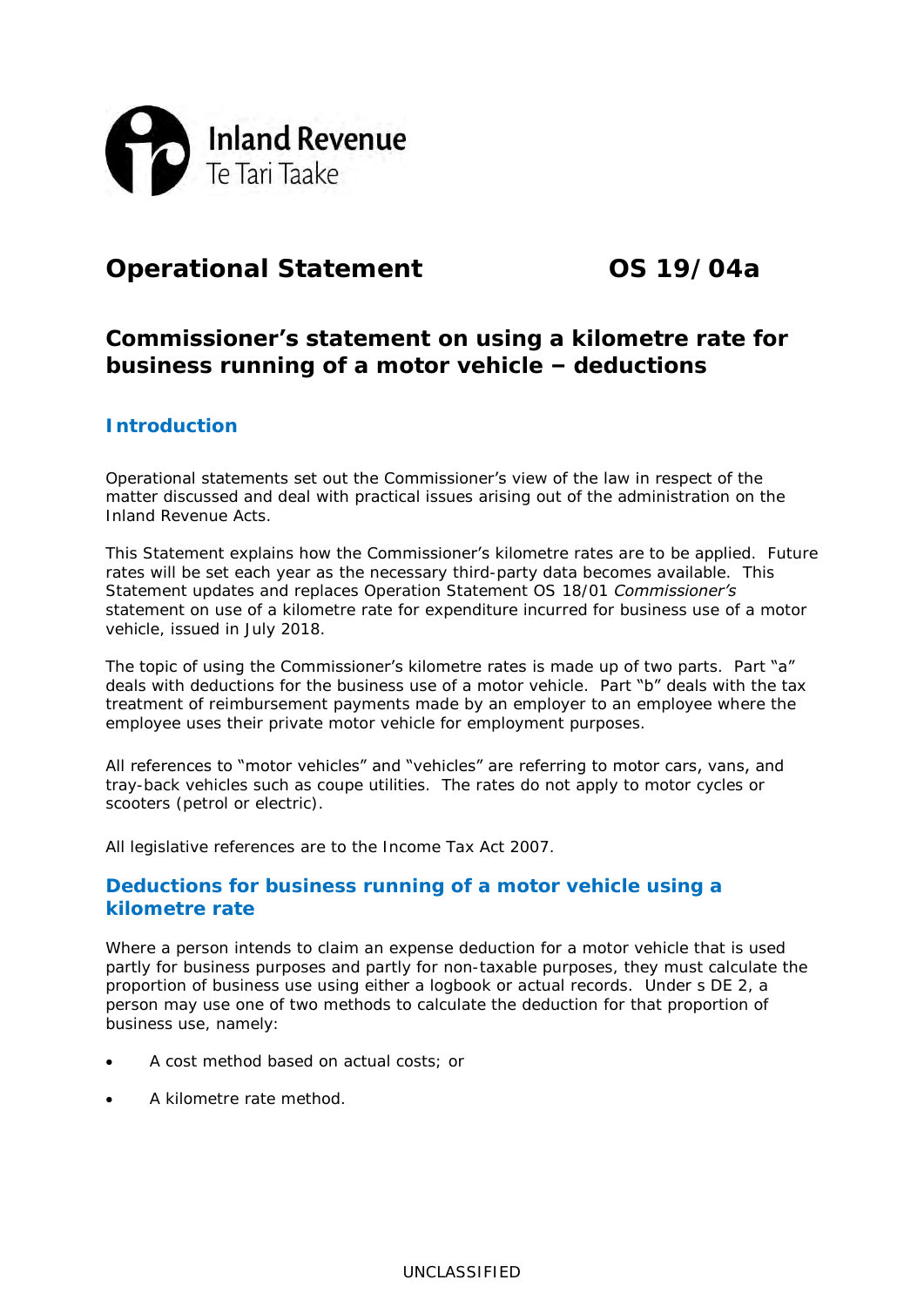## **Operational Practice**

## **Summary**

- 1. A person must determine the business use of a motor vehicle against the total kilometres travelled by that motor vehicle. A logbook (explained at [\[18\]](#page-3-0) below), diary, calendar or other suitable method may be used for this purpose. This information will be used to calculate the income tax deduction.
- 2. A deduction can be made in respect of the business portion of their actual motor vehicle costs. This is known as the cost method. Alternatively, a person may use the s DE 12 kilometre rates set annually by the Commissioner for each vehicle type. This is known as the kilometre rate method.
- 3. A person wishing to use the kilometre rate method must make an election to use this method. That election will apply until the vehicle is disposed of.
- 4. The election must be made on a vehicle by vehicle basis and be made in the year the vehicle is acquired or first used for business purposes. The election to use the kilometre rate method is made by using this method in the person's return of income. If no election is made to use the kilometre rate method the person is deemed to have elected to use the cost method. In either case, the election is irrevocable.
- 5. The kilometre rates are set by the Commissioner by reference to industry figures that represent the average cost of operating a motor vehicle. The rates do not consider regional price variances or regional fuel taxes.
- 6. The various rates for selected vehicle types are made up of two tiers.
- 7. The Tier One rate is a combination of the vehicle's fixed and running costs. The Tier One rate applies for the business portion of the first 14,000 kilometres travelled by the motor vehicle in an income year.
- 8. The Tier Two rates provide only the running costs. The Tier Two rate must be used for the business portion of any travel after the vehicle has covered 14,000kms total travel in any income year.
- 9. The following are the rates per kilometre that apply for the 2018/2019 income year:

| 2018/2019 Kilometre Rates |               |               |  |  |
|---------------------------|---------------|---------------|--|--|
| Vehicle Type              | Tier One Rate | Tier Two rate |  |  |
| Petrol or Diesel          |               | 30 cents      |  |  |
| Petrol Hybrid             | 79 cents      | 19 cents      |  |  |
| Flectric                  |               | 9 cents       |  |  |

- 10. A person wishing to use the kilometre rate method will be required to keep a record of all travel undertaken by the vehicle. This requirement may be met through the use of a logbook in accordance with ss DE 6 to DE 11, or some other recording method such as a diary. Paragraphs 18 to 20 of this Statement contain more information on logbooks. Note that although not all travel (non-business as well as business travel) needs to be recorded, a person who uses the kilometre rate method will need to be able to show whether, and when, the vehicle exceeds the 14,000 annual kilometres.
- 11. The cost method must be used for any vehicle type not included in the above table.

#### UNCLASSIFIED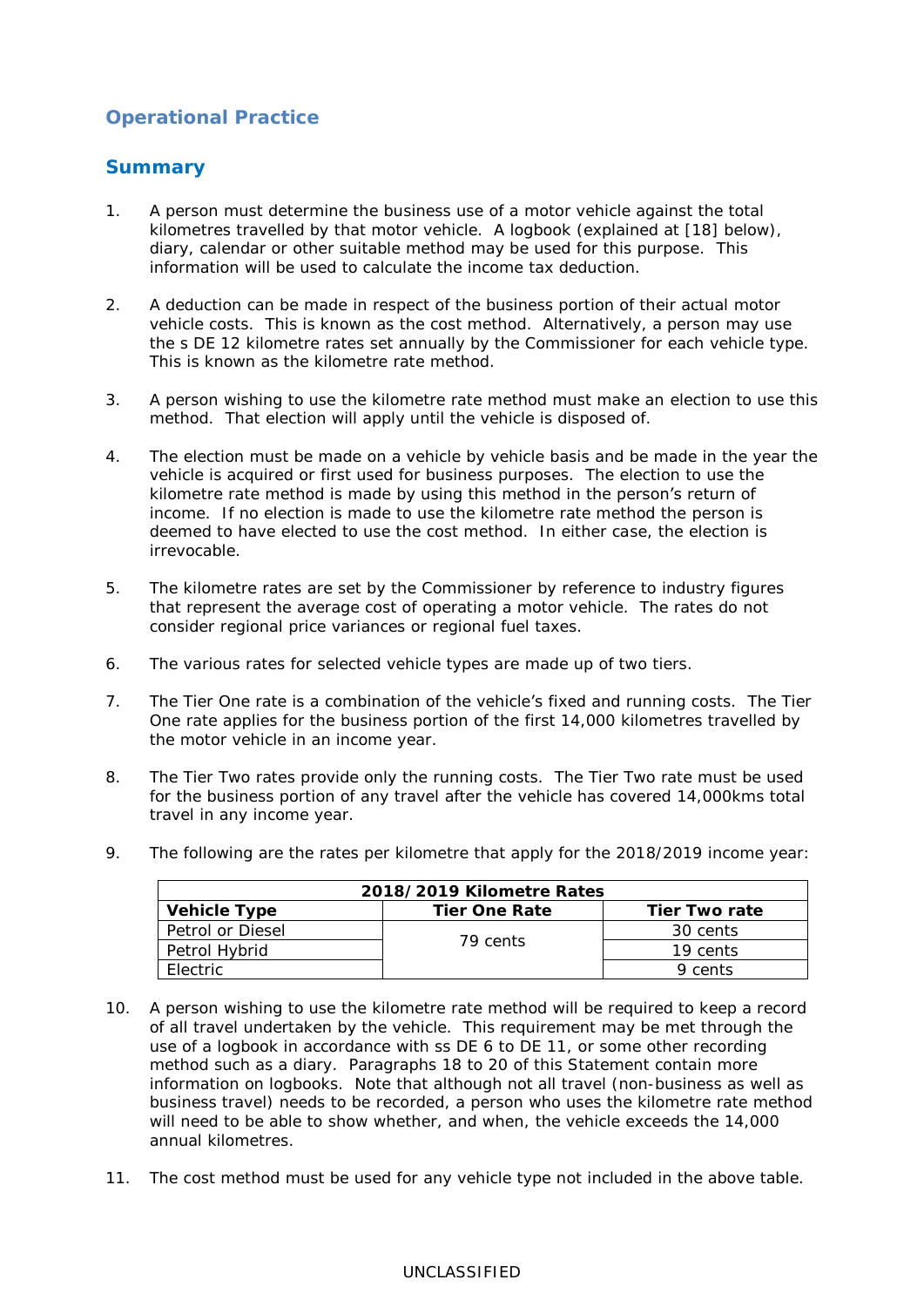- 12. There is no depreciation deduction or recovery of depreciation where a person has elected to use the s DE 12 kilometre rate method for a motor vehicle.
- 13. Close companies may use the s DE 2 cost method or kilometre rate method as an alternative to paying FBT where a motor vehicle is provided to a shareholder employee, so long as that close company's only non-cash benefit is the availability of a motor vehicle for the private use of the shareholder. The close company must make an irrevocable election to use s DE 2 to calculate the amount of their deduction.
- 14. The election by a close company to make deductions under s DE 2 instead of applying the FBT rules must be made within the time for filing the company's return of income in which the election is made. Elections are only available for vehicles acquired or first used for business purposes on or after 1 April 2017.
- 15. Where a close company elects to use subpart DE to calculate the cost of business use of a motor vehicle, any interest deductions are to be included in those calculations. This means that a close company applying subpart DE will need to ensure that any interest deduction under ss DB 7 or 8 does not relate to a motor vehicle.

## **Detailed Discussion**

#### *Legislation changes*

- 16. The Taxation (Business Tax, Exchange of Information, and Remedial Matters) Act 2017 introduced a number of amendments that allow a person to use a simplified method of calculating deductions for motor vehicles that are used for both business and other purposes, such as for private purposes. These changes came in to effect from the 2017/2018 income year and are explained in detail in Tax Information Bulletin Vol 29, No 4, May 2017 at page 70. This can be viewed on Inland Revenue's website [here.](https://www.classic.ird.govt.nz/aboutir/newsletters/tib/previous-volumes/tax-information-bulletin-vol-29.html)
- 17. Without completely restating that explanation, the key features in respect of claiming motor vehicle expenses where a vehicle is used for both business and nontaxable purposes are as follows:
	- Instead of making a claim for the business use of a motor vehicle based on the actual costs, a taxpayer may elect to have a deduction for the business use portion based on a kilometre rate method.
	- In respect of the kilometre rate method, the Commissioner will set rates by reference to industry figures that represent the average cost of using average motor vehicles.
	- There is no longer a 5,000km limit restricting the use of these rates.
	- The rates will be divided into two Tiers
		- o The first Tier will provide for deductions based on the recovery of both the vehicle's fixed costs and the per kilometre running costs;
		- o The second Tier will provide for the recovery of the **vehicle's** per kilometre running costs only.
	- The Tier One rate is limited to the first 14,000 kilometres (total kilometres in each income year) as the fixed costs of the vehicle ownership would be over

#### UNCLASSIFIED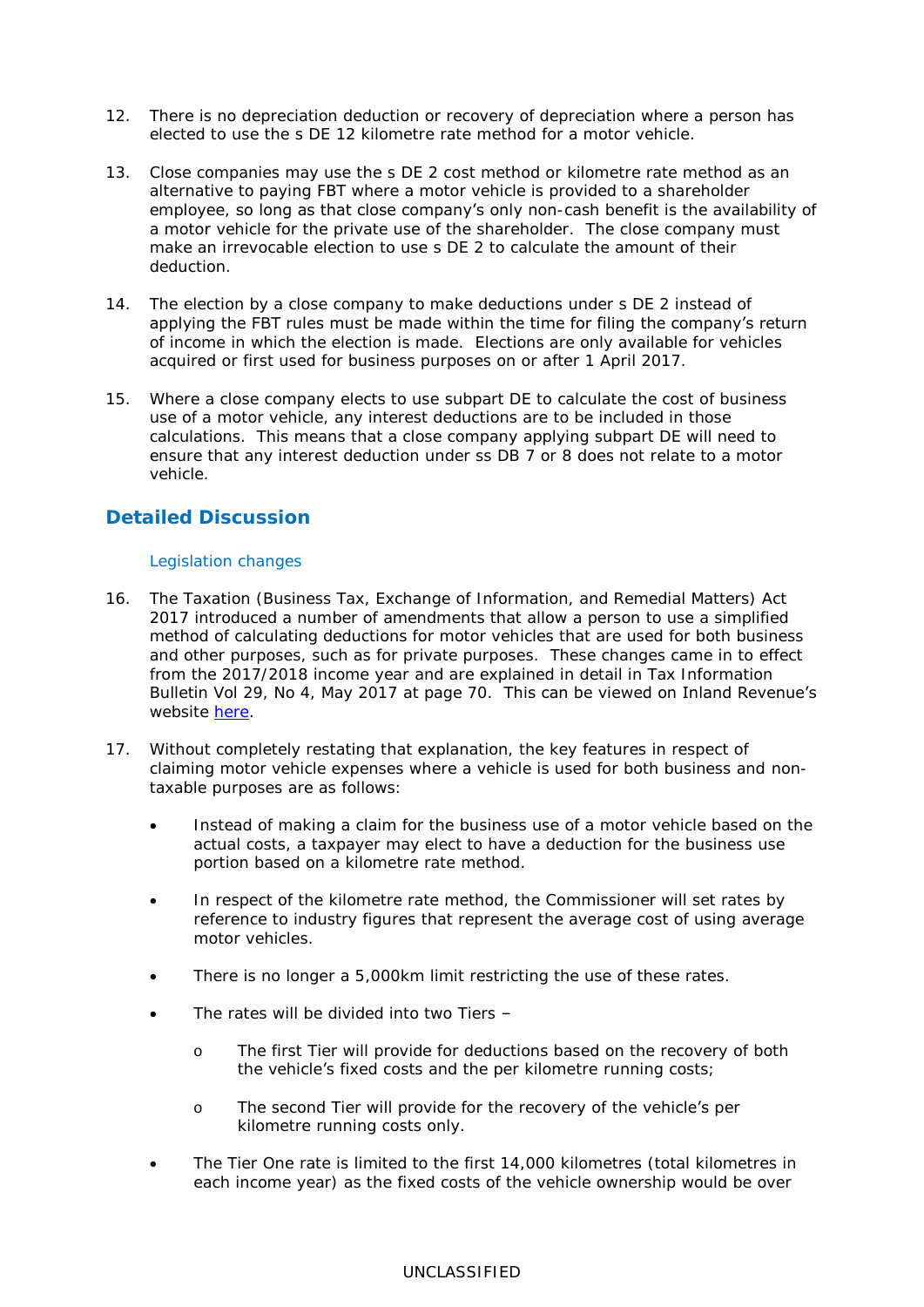deducted with increasing usage if a single rate were used. The Tier Two rates apply for any use above 14,000 kilometres.

- The election to use the kilometre rate method applies on a per vehicle basis and is irrevocable (s DE 2B(3) refers), so a person may not switch back and forth between methods for the same vehicle.
- The election is made by using this method in a tax return for the year in which the vehicle is acquired or first used for business purposes.
- For a vehicle held at 1 April 2017, the election must be made in the return of income for the 2017/2018 income year unless the vehicle is disposed of during that income year. Note, there are different rules that apply to close companies wishing to adopt the kilometre rates instead of paying FBT for shareholder employees. This is further explained below.
- If a person uses a vehicle for dual purposes (business and other purposes) but does not make an election to use the kilometre rate method, they are deemed to have made an irrevocable election to use the cost method (s DE 2B(3) refers).
- There is no depreciation deduction or recovery of depreciation for a motor vehicle where a person has elected to use the s DE 12 kilometre rate method for that motor vehicle because the Tier One rate includes a depreciation calculation.
- Where a close company's only non-cash benefit is the availability of a motor vehicle for the private use of a shareholder, that close company may use s DE 2 as an alternative to paying FBT provided that close company also makes an election to apply the kilometre rate method to calculate the amount of their deduction.
- The election by a close company to make deductions using s DE 2 instead of applying the FBT rules must be made within the time for filing the company's relevant return of income.
- Where a close company uses s DE 2 to calculate the cost of business use of a motor vehicle, any interest deductions are included in those calculations. This means that there is no separate interest deduction in respect of that vehicle under ss DB 7 or 8.

#### *Use of logbooks*

- <span id="page-3-0"></span>18. Sections DE 6 to DE 11 provide the rules for establishing the proportion of business use of a motor vehicle. Further detail can be found [here](https://www.ird.govt.nz/tasks/use-a-logbook)<sup>i</sup> (link to logbook page on IR website). These rules provide that a person may keep a logbook for a test period of at least 90 consecutive days.
- 19. That logbook test period is used to establish the average proportion of travel by the vehicle for business purposes during the logbook term (up to three years). This proportion may be used for deductions using the cost method or where the taxpayer has elected to use the kilometre rate method.
- 20. In the absence of a logbook (or actual records), s DE 4(2) limits any deductions to a maximum of 25% as a proportion of business use of a motor vehicle, provided, of course, that such a percentage can be justified. For the Tier-One rate, this equates to the first 3,500 business kilometres (14,000 x 25%).

#### UNCLASSIFIED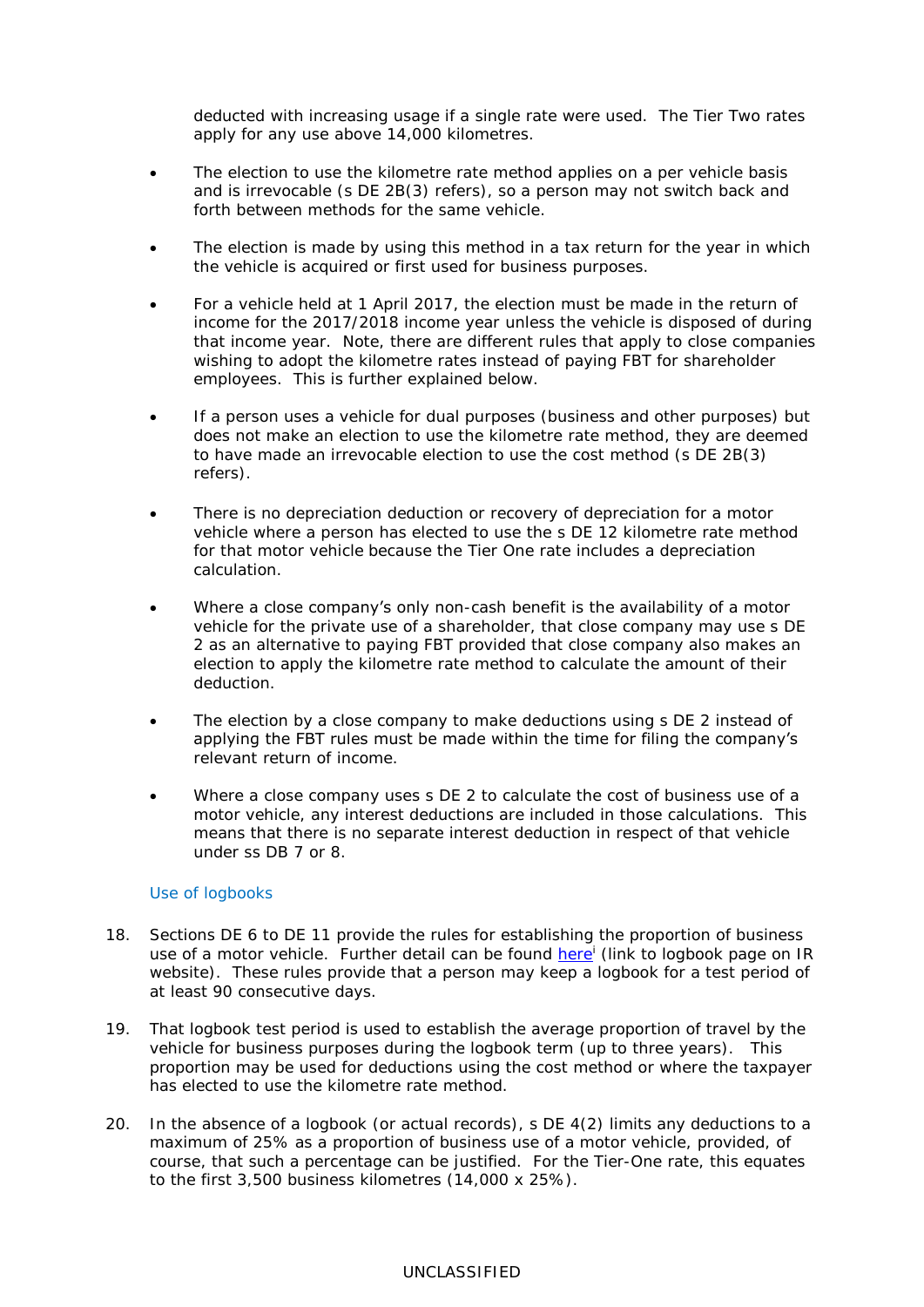#### *Record of total kilometres travelled each income year*

21. A person who has elected to use the kilometre rate method must record their odometer reading every balance date for each vehicle covered by an election so that they can determine whether the vehicle has travelled 14,000 kilometres (business and non-business) for the year. This is because the deduction for the kilometre rate method is based on a Two-Tier approach where the Tier One rate is only available for the first 14,000 total kilometres.

#### *Goods and Services Tax*

22. The Commissioner's kilometre rates are calculated on a GST inclusive basis. However, input tax cannot be claimed on these estimated kilometre rates. GST may only be claimed on an actual basis with the appropriate tax invoices being held at the time of claiming.

**The following are examples using the kilometre rate method to calculate deductions for the 2018/2019 income year:**

#### **Example one – Greater than 14,000 kms travelled – log book maintained:**

**The taxpayer uses their petrol car for both business and private purposes.**

**The previous log book test period calculates that 60% of the travel is for business purposes.**

**The car travelled a total of 20,000 kilometres for the 2018/2019 income year.**

**Deduction:**

| Tier One 14,000 x $$0.79 \times 60\% =$ | 6,636,00   |
|-----------------------------------------|------------|
| Tier Two 6,000 x \$0.30 x 60%           | 1,080.00   |
| Total deduction                         | \$7,716.00 |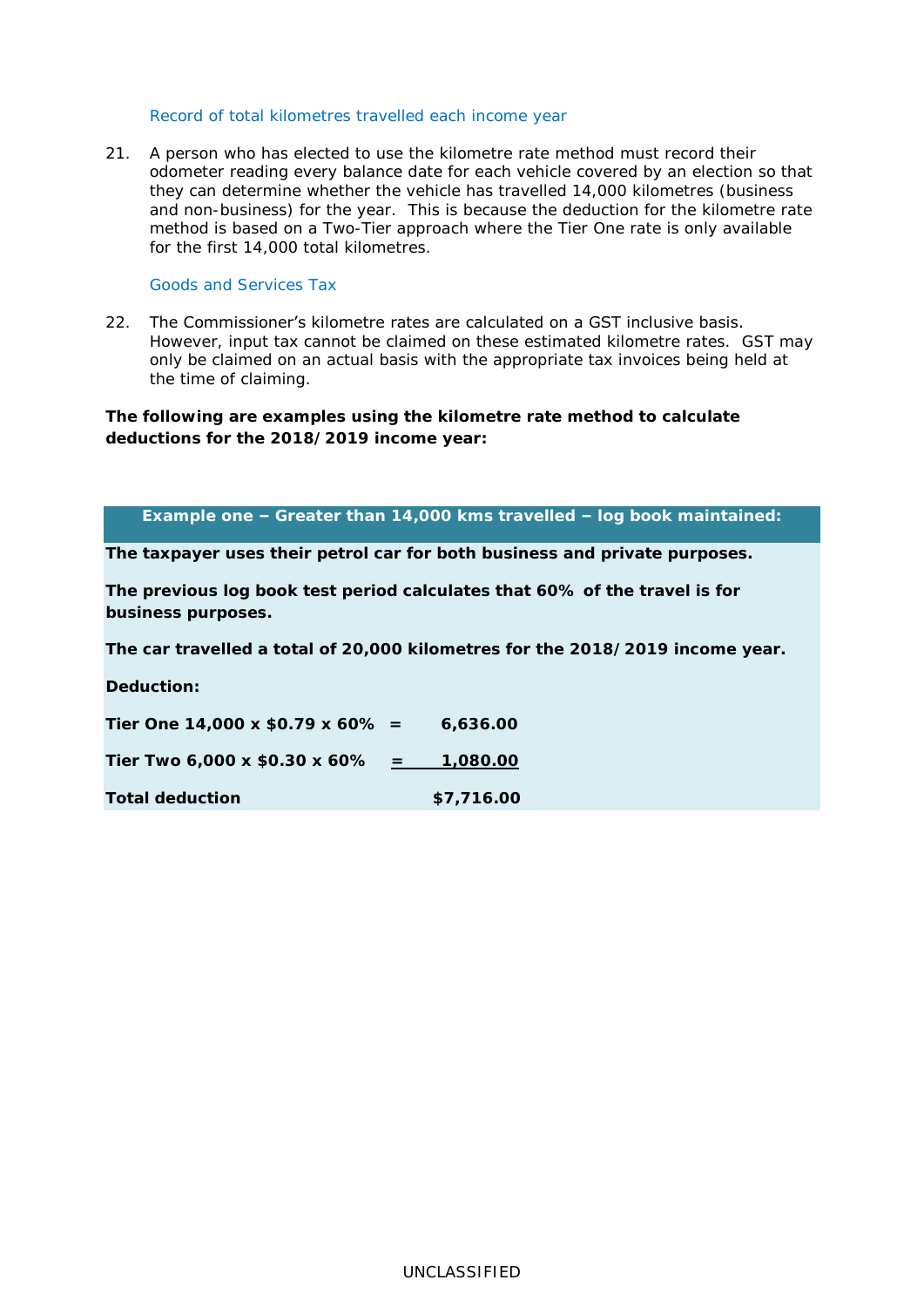#### **Example two – Greater than 14,000 kms travelled- no log book:**

**The taxpayer uses their petrol car for both business and private purposes.**

**No log book breakdown or other record of motor vehicle use is maintained. However, it is known that the car travelled a total of 20,000 kilometres for the 2018/2019 income year and at least 25% (or 5,000km) of this travel was for business purposes.**

**Deduction:**

| Tier One 3,500 x \$0.79 | $= 2,765.00$ |
|-------------------------|--------------|
| Tier Two 1,500 x \$0.30 | 450.00       |
| Total deduction         | \$3,215.00   |

This Operational Statement is signed on 16 August 2019.

**Rob Wells Manager – Technical Standards, OCTC**